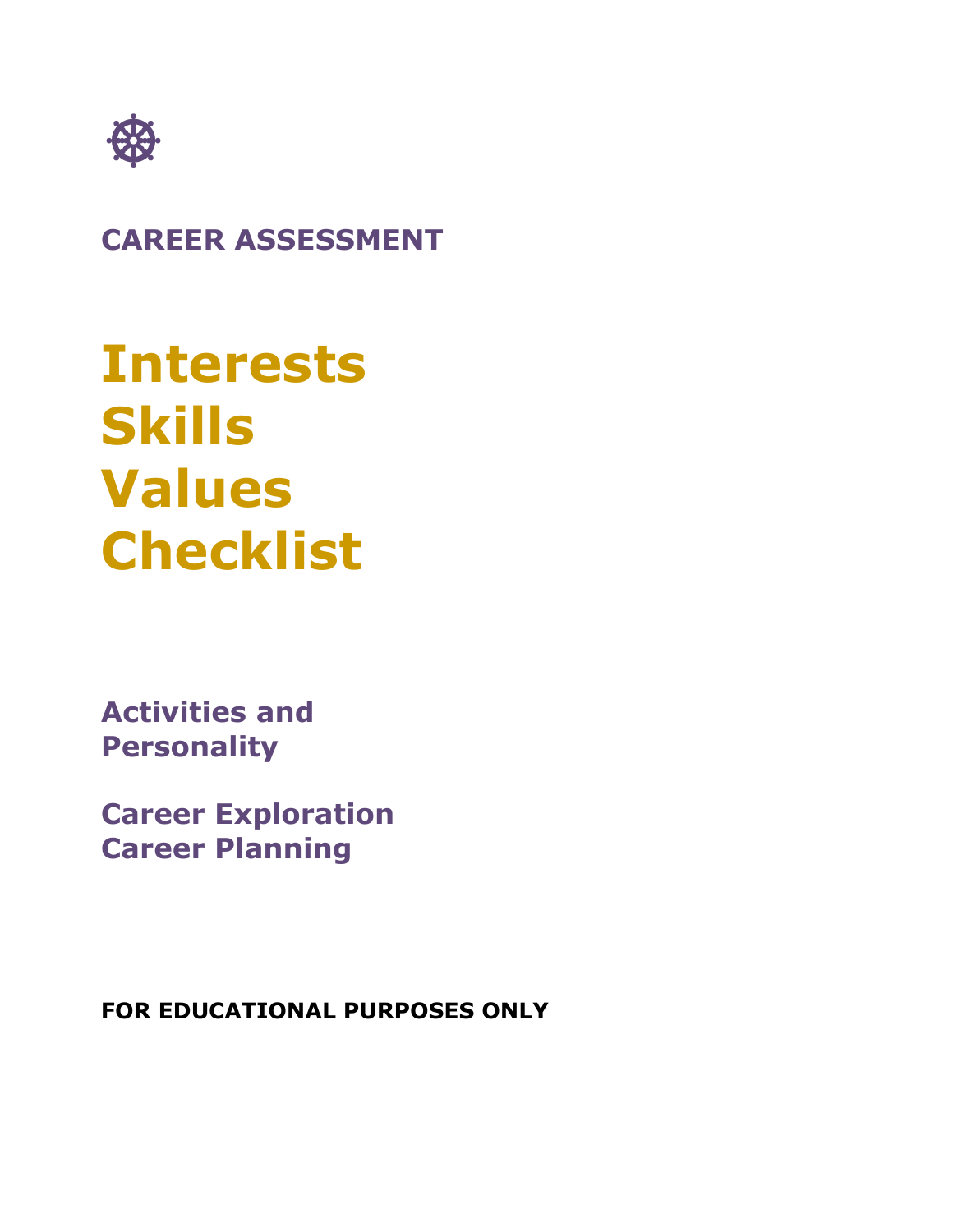

Activities & Values Checklist For Educational Purposes Only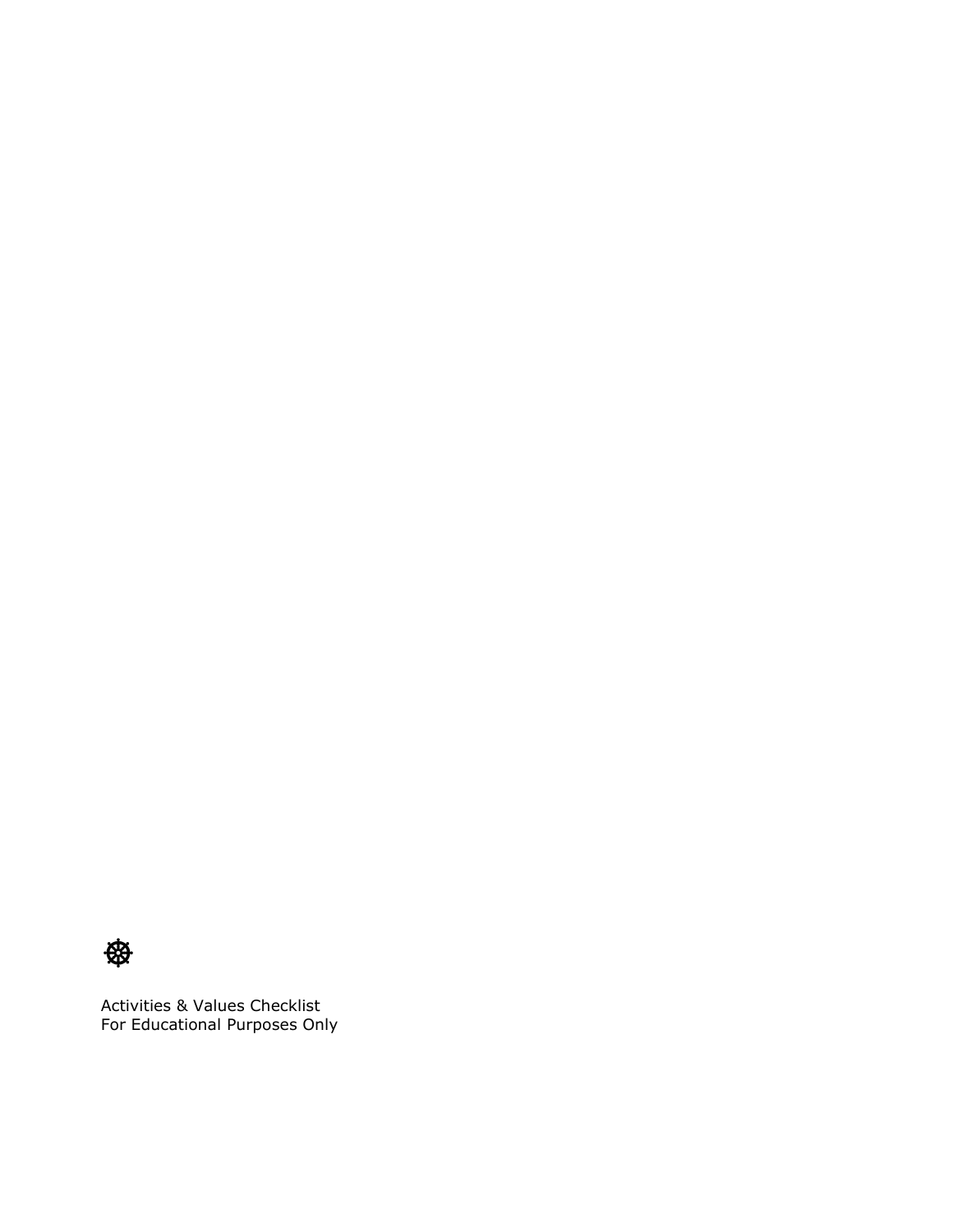#### **CAREER ASSESSMENT**

# **Interests Skills Values Checklist**

### **Career Planning | Career Exploration Activities | Personality Sorting and Ranking Exercise**

**FOR EDUCATIONAL PURPOSES ONLY** 

**NAME: \_\_\_\_\_\_\_\_\_\_\_\_\_\_\_\_\_\_\_\_\_\_\_\_\_\_\_\_\_\_\_\_\_\_\_\_\_\_\_\_\_\_\_\_\_\_\_\_\_\_\_\_\_\_\_\_\_\_\_\_\_\_\_\_\_**

#### **Part One**

In part one you will be considering your activities.

Read each activity description. For each activity, answer two questions: Do you LIKE this activity very much? Are you especially GOOD at this activity?

Put a check mark in the LIKE column if the activity is something you like or enjoy or have an interest in doing.

Put a check mark in the GOOD column if the activity is something you are good at doing or something you do well or an activity that represents your skill or talent.

Put a check mark in both columns if the activity represents both responses.

Put no check mark in either column if the activity represents neither response.

#### **Part Two**

In part two you will be considering your values and needs.

Read each description of a particular work-related value. For each value, determine its relative level of importance to you.

Rank your values using the following scale and insert the appropriate number.

- 1 Not Important
- 2 Desirable
- 3 Very Important
- 4 Essential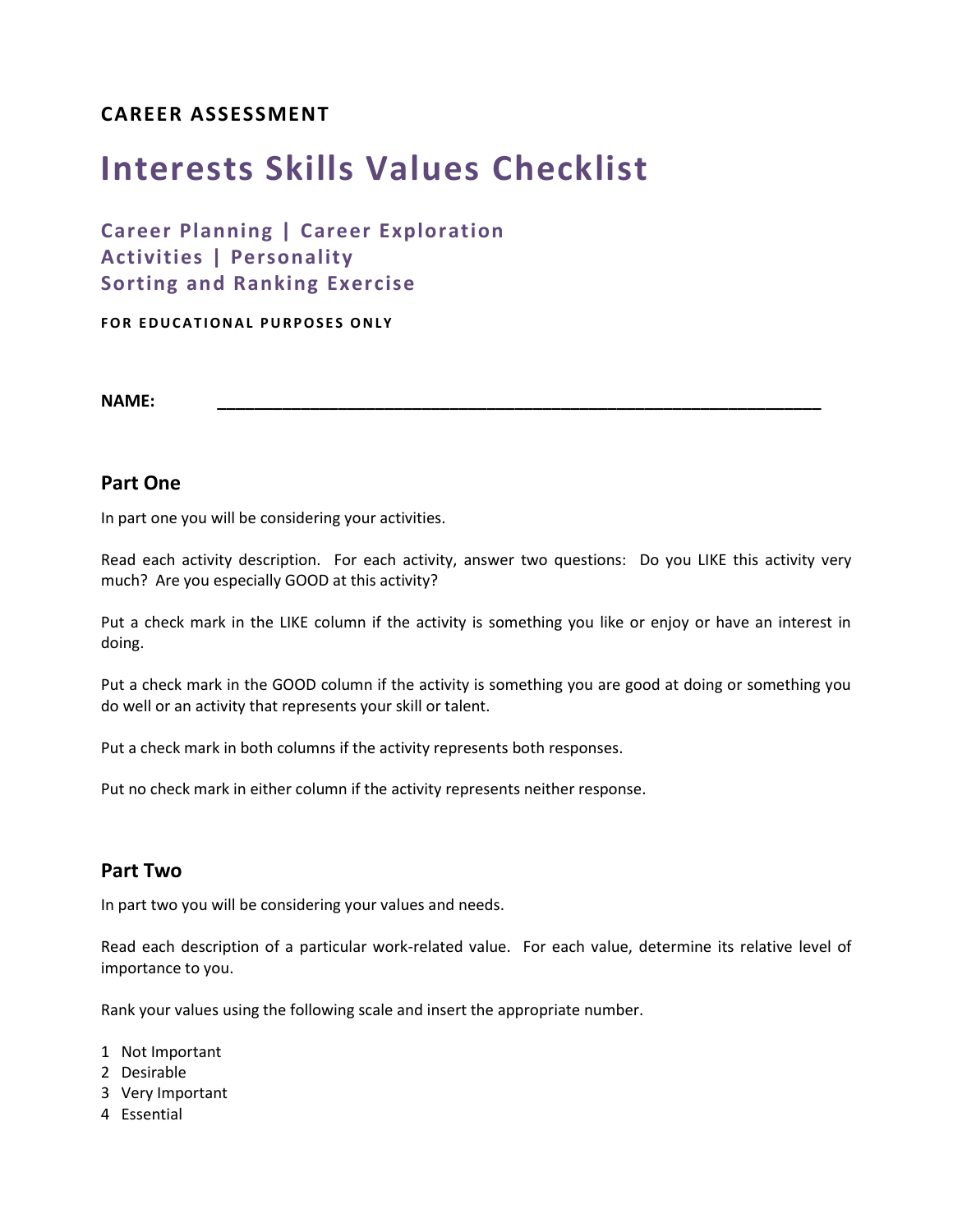## **PART ONE: ACTIVITIES**

| Training/Instructing<br>Advising/Counseling/Interviewing<br>Persuading/Negotiating/Selling<br>Assisting/Protecting/Providing Care<br>Coordinating Work With Others<br>Supervising/Directing/Assessing<br>LIKE<br>GOOD<br><b>Using Tools/Measuring</b><br>Maintaining/Inspecting/Repairing<br>LIKE<br>GOOD<br><b>Writing/Preparing Reports</b><br><b>LIKE</b><br>GOOD<br>Keeping Records/Cataloging<br>Gathering Information/Conducting Research<br><b>Making Diagrams</b><br>Analyzing/Interpreting/Evaluating<br>Planning/Making Decisions<br>Developing Ideas<br><b>LIKE</b><br>GOOD<br><b>Mathematical Reasoning</b><br>Calculating/Computing/Applying Formulas<br>Developing Budgets<br><b>Analyzing Numerical Data</b><br>LIKE<br>GOOD | <b>WORKING WITH PEOPLE</b>                | LIKE | GOOD |
|---------------------------------------------------------------------------------------------------------------------------------------------------------------------------------------------------------------------------------------------------------------------------------------------------------------------------------------------------------------------------------------------------------------------------------------------------------------------------------------------------------------------------------------------------------------------------------------------------------------------------------------------------------------------------------------------------------------------------------------------|-------------------------------------------|------|------|
|                                                                                                                                                                                                                                                                                                                                                                                                                                                                                                                                                                                                                                                                                                                                             |                                           |      |      |
|                                                                                                                                                                                                                                                                                                                                                                                                                                                                                                                                                                                                                                                                                                                                             |                                           |      |      |
|                                                                                                                                                                                                                                                                                                                                                                                                                                                                                                                                                                                                                                                                                                                                             |                                           |      |      |
|                                                                                                                                                                                                                                                                                                                                                                                                                                                                                                                                                                                                                                                                                                                                             |                                           |      |      |
|                                                                                                                                                                                                                                                                                                                                                                                                                                                                                                                                                                                                                                                                                                                                             |                                           |      |      |
|                                                                                                                                                                                                                                                                                                                                                                                                                                                                                                                                                                                                                                                                                                                                             |                                           |      |      |
|                                                                                                                                                                                                                                                                                                                                                                                                                                                                                                                                                                                                                                                                                                                                             |                                           |      |      |
|                                                                                                                                                                                                                                                                                                                                                                                                                                                                                                                                                                                                                                                                                                                                             | WORKING WITH HANDS OR EQUIPMENT           |      |      |
|                                                                                                                                                                                                                                                                                                                                                                                                                                                                                                                                                                                                                                                                                                                                             | <b>Operating Machines or Equipment</b>    |      |      |
|                                                                                                                                                                                                                                                                                                                                                                                                                                                                                                                                                                                                                                                                                                                                             |                                           |      |      |
|                                                                                                                                                                                                                                                                                                                                                                                                                                                                                                                                                                                                                                                                                                                                             |                                           |      |      |
|                                                                                                                                                                                                                                                                                                                                                                                                                                                                                                                                                                                                                                                                                                                                             | Installing/Setting Up/Constructing        |      |      |
|                                                                                                                                                                                                                                                                                                                                                                                                                                                                                                                                                                                                                                                                                                                                             | Drafting/Drawing                          |      |      |
|                                                                                                                                                                                                                                                                                                                                                                                                                                                                                                                                                                                                                                                                                                                                             | Designing Equipment/Developing Systems    |      |      |
|                                                                                                                                                                                                                                                                                                                                                                                                                                                                                                                                                                                                                                                                                                                                             | COMMUNICATING                             |      |      |
|                                                                                                                                                                                                                                                                                                                                                                                                                                                                                                                                                                                                                                                                                                                                             | Following Written & Oral Instructions     |      |      |
|                                                                                                                                                                                                                                                                                                                                                                                                                                                                                                                                                                                                                                                                                                                                             | <b>Explaining/Answering Questions</b>     |      |      |
|                                                                                                                                                                                                                                                                                                                                                                                                                                                                                                                                                                                                                                                                                                                                             | <b>Making Presentations</b>               |      |      |
|                                                                                                                                                                                                                                                                                                                                                                                                                                                                                                                                                                                                                                                                                                                                             |                                           |      |      |
|                                                                                                                                                                                                                                                                                                                                                                                                                                                                                                                                                                                                                                                                                                                                             | Public Speaking/Broadcasting/Entertaining |      |      |
|                                                                                                                                                                                                                                                                                                                                                                                                                                                                                                                                                                                                                                                                                                                                             | ORGANIZING INFORMATION                    |      |      |
|                                                                                                                                                                                                                                                                                                                                                                                                                                                                                                                                                                                                                                                                                                                                             |                                           |      |      |
|                                                                                                                                                                                                                                                                                                                                                                                                                                                                                                                                                                                                                                                                                                                                             |                                           |      |      |
|                                                                                                                                                                                                                                                                                                                                                                                                                                                                                                                                                                                                                                                                                                                                             |                                           |      |      |
|                                                                                                                                                                                                                                                                                                                                                                                                                                                                                                                                                                                                                                                                                                                                             |                                           |      |      |
|                                                                                                                                                                                                                                                                                                                                                                                                                                                                                                                                                                                                                                                                                                                                             |                                           |      |      |
|                                                                                                                                                                                                                                                                                                                                                                                                                                                                                                                                                                                                                                                                                                                                             |                                           |      |      |
|                                                                                                                                                                                                                                                                                                                                                                                                                                                                                                                                                                                                                                                                                                                                             |                                           |      |      |
|                                                                                                                                                                                                                                                                                                                                                                                                                                                                                                                                                                                                                                                                                                                                             | <b>WORKING WITH MATH</b>                  |      |      |
|                                                                                                                                                                                                                                                                                                                                                                                                                                                                                                                                                                                                                                                                                                                                             |                                           |      |      |
|                                                                                                                                                                                                                                                                                                                                                                                                                                                                                                                                                                                                                                                                                                                                             |                                           |      |      |
|                                                                                                                                                                                                                                                                                                                                                                                                                                                                                                                                                                                                                                                                                                                                             |                                           |      |      |
|                                                                                                                                                                                                                                                                                                                                                                                                                                                                                                                                                                                                                                                                                                                                             |                                           |      |      |
|                                                                                                                                                                                                                                                                                                                                                                                                                                                                                                                                                                                                                                                                                                                                             |                                           |      |      |
|                                                                                                                                                                                                                                                                                                                                                                                                                                                                                                                                                                                                                                                                                                                                             | SPECIAL ACTIVITIES                        |      |      |
|                                                                                                                                                                                                                                                                                                                                                                                                                                                                                                                                                                                                                                                                                                                                             | <b>Attention to Detail</b>                |      |      |
|                                                                                                                                                                                                                                                                                                                                                                                                                                                                                                                                                                                                                                                                                                                                             | <b>Quick Thinking</b>                     |      |      |
|                                                                                                                                                                                                                                                                                                                                                                                                                                                                                                                                                                                                                                                                                                                                             | Memorizing                                |      |      |
|                                                                                                                                                                                                                                                                                                                                                                                                                                                                                                                                                                                                                                                                                                                                             | <b>Working With Computers</b>             |      |      |
|                                                                                                                                                                                                                                                                                                                                                                                                                                                                                                                                                                                                                                                                                                                                             | Fine Arts/Performing Arts                 |      |      |
|                                                                                                                                                                                                                                                                                                                                                                                                                                                                                                                                                                                                                                                                                                                                             | Spatial Visualization                     |      |      |